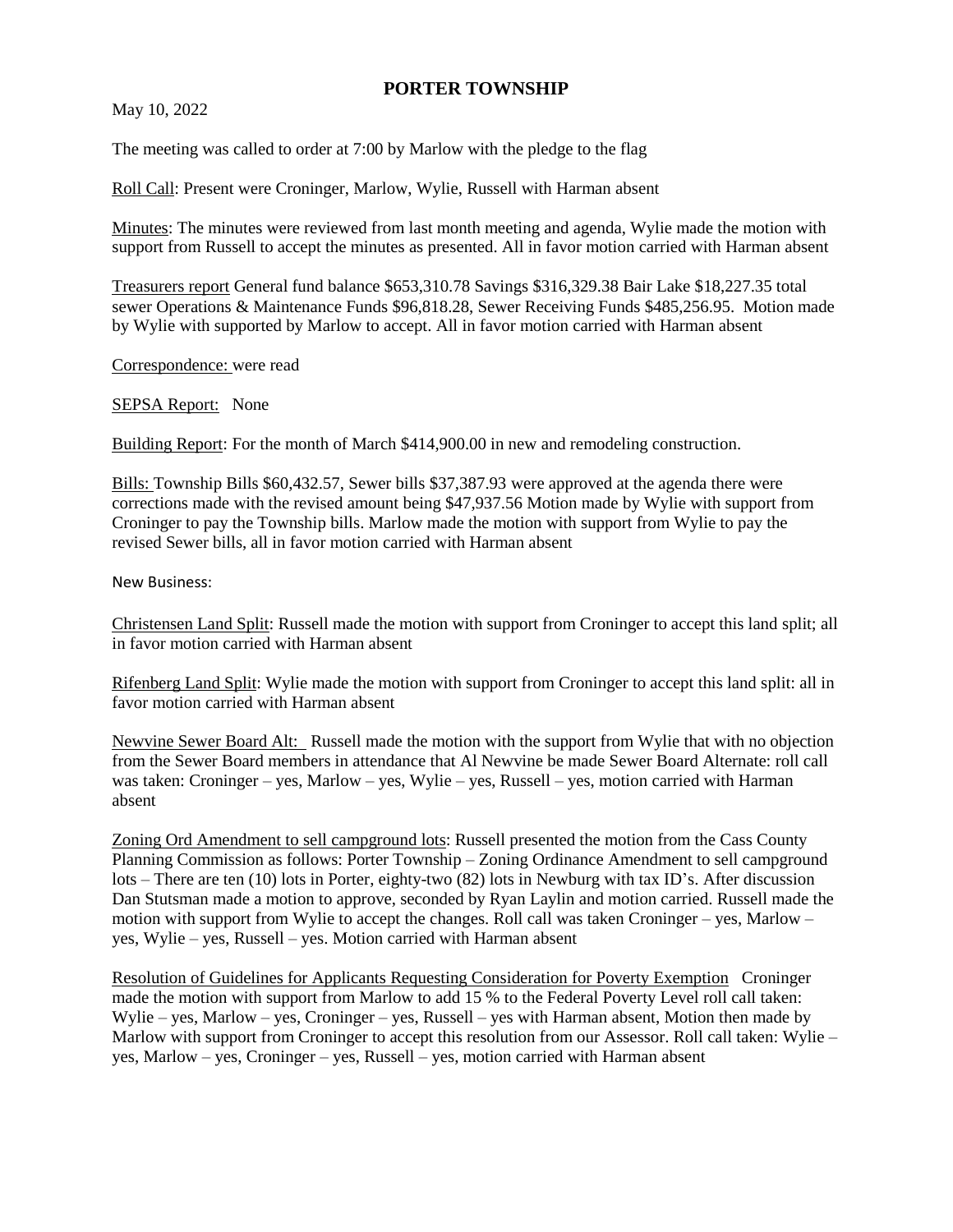Attorney Update: Attorney Seeber advised she has heard from Attorney for Shavehead Lake residents regarding the new Bubbler Ord and questioned the Township Board if they were wanting to repeal the Ord not at this time

Special Assessment District: Attorney Seeber advised the SAD district has not been done properly and within the statute or compliance this could be fought at the MTT, could use PA 188 and request petitions or the board could go on its own motion which the 20% of land owners can then object to. There was some discussion on this. Another alternative would be to form a Shavehead Lake Governmental Lake Board which would consist of A member of the county board of commissioners, Two (2) representatives of Porter Township Boards, The County Drain Commissioner and one (1) representative from Shavehead Lake:

Shavehead Lake Governmental Lake Board: Russell made the motion with support from Croninger to accept this resolution, roll call was taken: Wylie – yes, Marlow – no, Croninger – yes, Russell – yes, with Aye's having the vote motion carried with Harman

Baldwin Lake Association: Mike Schirott came to tell everyone about the upcoming triathlon that they will be having July 30 Start on Sunset Blvd, the course will be marked off. This will include swimming, biking, running with a relay also: after the race there will be cocktails and BLT's after. All are invited to join this is a fund raiser. For more information contact the Baldwin Lake Association

Sunset Blvd Runoff: Several residents were in attendance to ask what is being done with Sunset Blvd due to property owners changing things this changed the pitch of the road. Now water is running and settling and flooding people down the line. Bellina from CCRC advised they had Whiteman & Assoc look at the engineering of this and will cost an estimate of \$250,000.00 to fix the problem. Question was why can my neighbor have a curb but I was denied: answer was this was not controlled in the past it is now. The homeowners advised they are willing to pay some but should not have to pay since this was not their fault either.

Miscellaneous: Resolution Approving Upgrades and Surfacing to Public Portion of North Dr in The Township Marlow made the motion with support from Wylie to accept this resolution roll call was taken Marlow – yes, Wylie – yes, Croninger – yes, Russell – yes motion carried with Harman absent

Sewer Report: Klappauf advised they did not have a meeting this month due to not having a quorum He advised the WWTP continues to operate in excellent condition. Emergency call out were on 4/14 for power outage C1, C2, C4, C9, C11, B5, B9, B10, and routine maintenance. Pending projects are Septage receiving tank, Hatch/safety grates installed, concrete finished

Septage Report: Nagy advised March brought in 177,233 gallons of septage this month, which is about \$10,713. The holding tank is moving forward waiting for the steel to be delivered. Nagy advised that the system is now 20 years old and the SBR units will need to be replaced or refurbished he brought this up so in the future when they are discussing more money the board can be prepared

ZBA report: Schirott advised they have a meeting coming up in June they have not met since March

Wetlands Committee: None

Planning Commission: Nagy advised the campgrounds can start next month coming for permits

County Commissioner: Dyes advised they had several loads for the Hazard Waste they had about \$305,000.00 worth since they have had so much they will be building their own waste/recycling center. ORV ORD will be passed there is a map of the designated roads. Question from citizen was can be doing for the County Park on Shavehead Lake Peninsula currently the homeowners have been taking care of it.